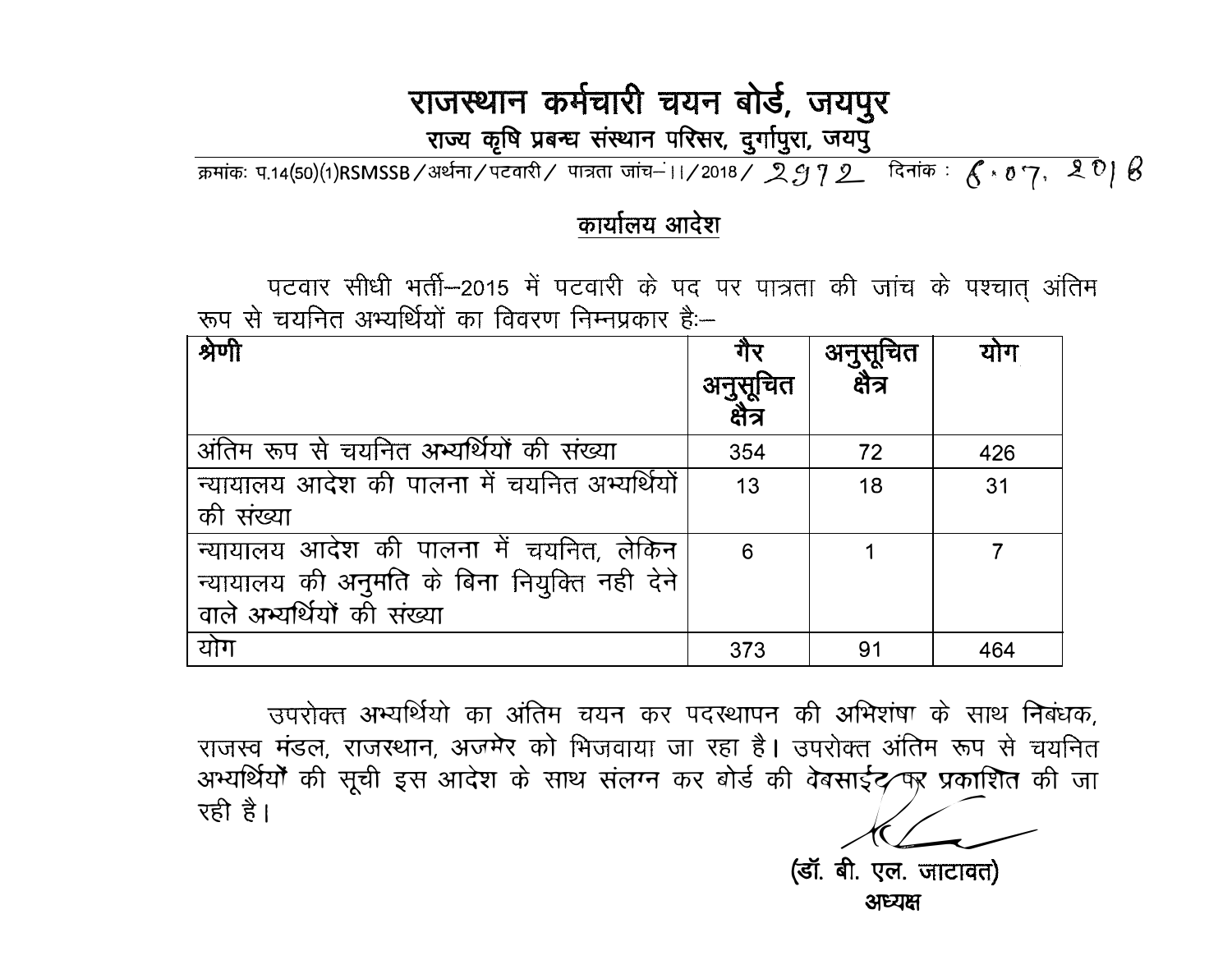

#### LIST OF CANDIDATES FINALLY SELECTED BY THE ORDERS OF HON'BLE HIGH COURT

|    | SRN   MERITNO | <b>APPLICATION NO</b> | <b>ROLLNO</b> | <b>NAME</b>                   | <b>FNAME</b>             | <b>DOB</b>  | <b>GENDER</b> | CAT       | CAT SEL           | <b>HCAT</b> |
|----|---------------|-----------------------|---------------|-------------------------------|--------------------------|-------------|---------------|-----------|-------------------|-------------|
|    | 58            | 201520009775          |               | 300638 Arjun Lal Bhoi         | <b>BHERU LAL</b>         | 04-Feb-1990 | Male          |           | OBC GENM          |             |
|    | 117           | 201520035219          |               | 305986 Hemant Patidar         | ISHWAR LAL PATIDAR       | 13-Dec-1995 | Male          |           | <b>GEN GENM</b>   |             |
| 3  | 124           | 201520007347          |               | 303961 Dipesh Kumar Patidar   | VINOD KUMAR PATIDAR      | 12-Feb-1986 | Male          |           | OBC GENM          |             |
| 4  | 138           | 201520045394          |               | 303507 Deepak Joshi           | MOHAN LAL JOSHI          | 04-Dec-1993 | Male          |           | <b>GEN GENM</b>   |             |
| 5. | 159           | 201520047093          | 305421        | Lokesh Patel                  | <b>KESHAV LAL PATEL</b>  | 07-Dec-1992 | Male          |           | OBC GENM          |             |
| 6. | 175           | 201520034019          |               | 302904 Hemendra Singh Chouhan | RAM SINGH CHOUHAN        | 01-Nov-1989 | Male          |           | <b>GEN GENM</b>   |             |
|    | 176           | 201520011733          |               | 305507 Hitendra Singh Tanwar  | HIMMAT SINGH TANWAR      | 03-Feb-1997 | Male          |           | GEN GENM          |             |
| 8  | 311           | 201520032495          | 302310 Neha   |                               | UMA SHANKAR              | 28-Jul-1993 | Female        |           | <b>GEN GENF</b>   |             |
| 9  | 805           | 201520027204          |               | 306018 Aasha Patidar          | KHEMRAJ PATIDAR          | 15-Oct-1982 | Female        |           | OBC GENF          |             |
| 10 | 832           | 201520027739          |               | 305153 Nisha Kunwar Chundawat | NATWAR SINGH CHUNDAWAT!  | 22-Dec-1995 | Female        |           | Gen Genf          |             |
| 11 | 1399          | 201520036213          |               | 305713 Jeet Mal Katara        | SHAMBHU LAL KATARA       | 25-May-1997 | Male          | <b>ST</b> | <b>STM</b>        |             |
| 12 | 1530          | 201520018085          |               | 301497 Nikhil Garasiya        | NANULAL GARASIYA         | 07-Nov-1993 | Male          | :ST       | <b>STM</b>        |             |
| 13 | 3629          | 201520006932          |               | 301177 Narayan Lal Ahari      | KANARAM AHARI            | 25-Dec-1968 | Male          | <b>ST</b> | <b>STM</b>        | EX          |
| 14 | 4041          | 201520020011          |               | 305411 Deepika Jain           | SUMATI LAL JAIN          | 19-Sep-1978 | Female        |           | <b>GEN WIDGEN</b> |             |
| 15 | 4755          | 201520008155          |               | 300822 Deepika Joshi          | OM PRAKASH PANERI        | 07-Jul-1983 | Female        |           | <b>GEN WIDGEN</b> |             |
| 16 | 5104          | 201520010782          |               | 301807 Jaya Kalal             | CHUNNI LAL KALAL         | 22-Nov-1984 | Female        |           | OBC WIDGEN        |             |
| 17 | 5213          | 201520033420          |               | 302911 Deepmala Panchal       | <b>AMRIT LAL PANCHAL</b> | 28-Oct-1975 | Female        |           | OBC WIDGEN        |             |
| 18 | 5321          | 201520047317          |               | 305992 Basanti Gameti         | PEMA GAMETI              | 02-Feb-1993 | Female        | -ST       | <b>WIDST</b>      |             |

∧₩₹

 $\sim$   $\ell$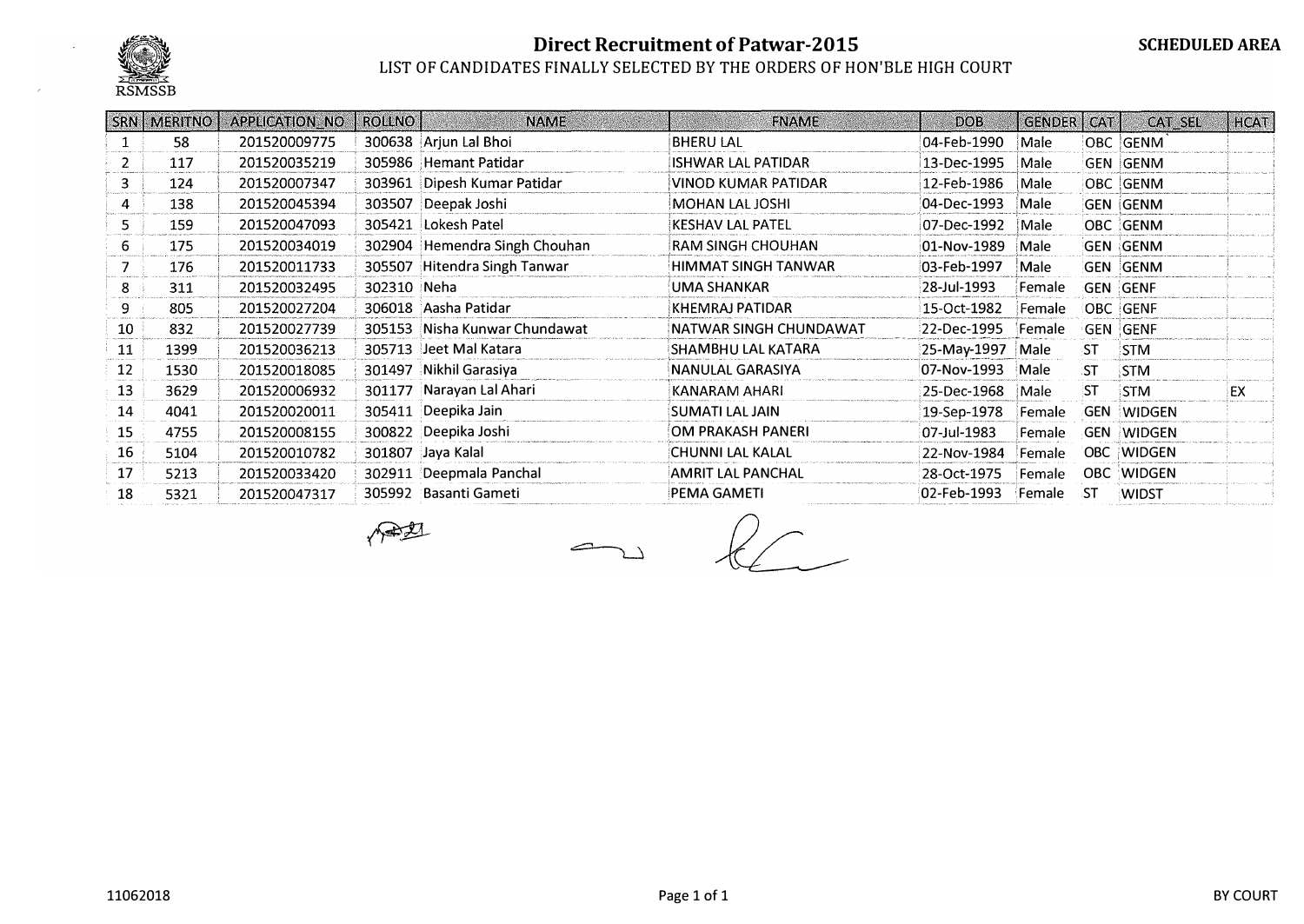

## LIST OF CANDIDATES FINALLY SELECTED BY THE ORDERS OF HON'BLE RAJASTHAN HIGH COURT BUT 0"1 .h . � ' THERE APPOINTMENT ORDERS WILL NOT BE ISSUED WITHOUT PRIOR P....vt. ��CJ'"V'I p \..V-l.

| SRN   MERITNO   APPLICATION_NO   ROLLNO |                      | <b>FNAME</b><br><b>NAME</b> | DO <sub>B</sub> |      | GENDER CAT CAT SEL HCAT |  |
|-----------------------------------------|----------------------|-----------------------------|-----------------|------|-------------------------|--|
| 68 201520028611                         | 305488 Lal Singh Rao | INDRA SINGH RAO             | 10-Jul-1997     | Male | GEN GENM                |  |
|                                         |                      |                             |                 |      |                         |  |

 $m\sqrt{2a}$ 

Kle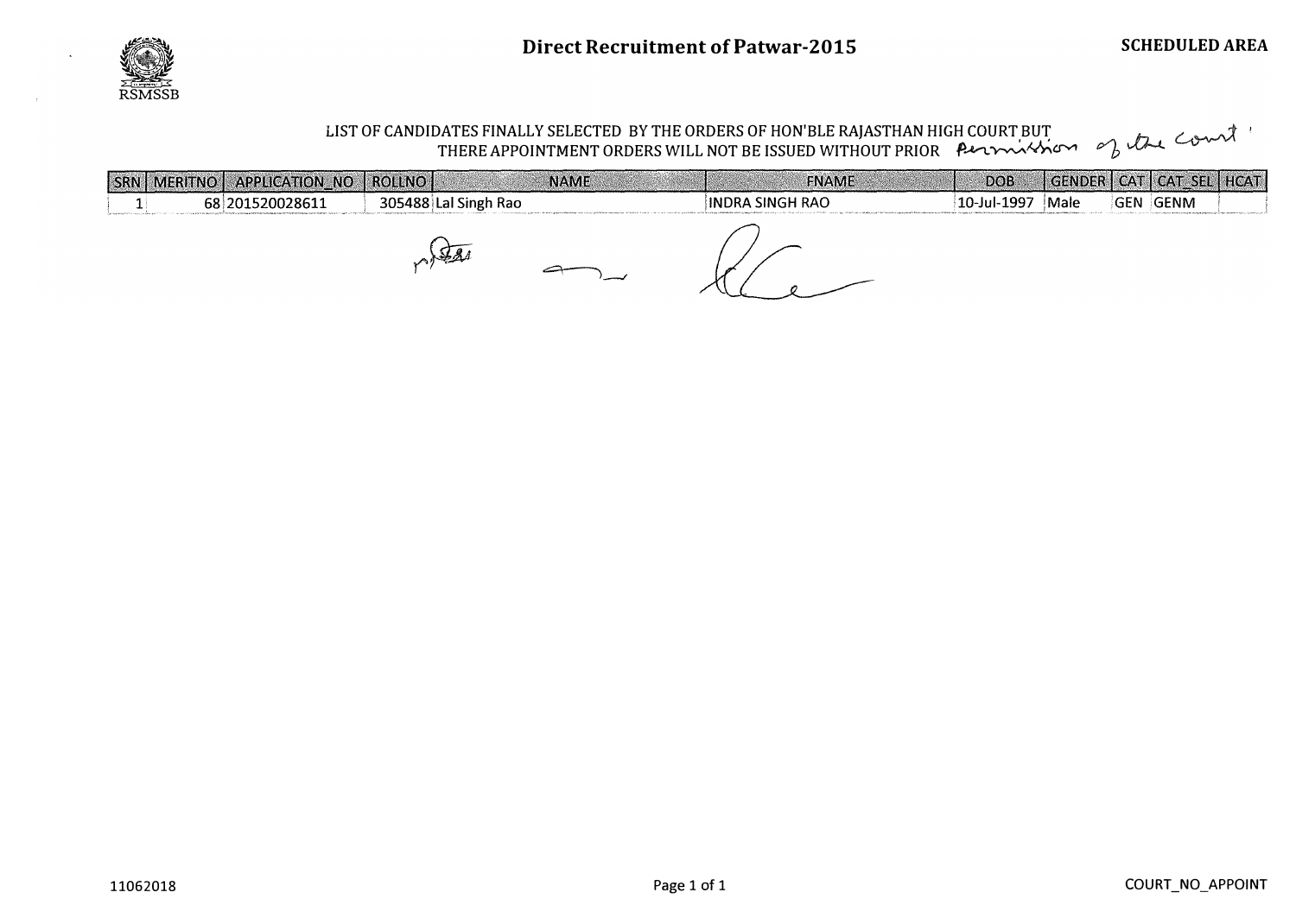

List of Candidates Finally Selected For The Post of Patwari

| <b>SRN MERITI</b> | <b>APPLICATION   ROLLNO  </b>      | <b>NAME</b>                            | <b>FNAME</b>              | <b>DOB</b>   |               |            | GENDER CAT CAT SELLHCAT |  |
|-------------------|------------------------------------|----------------------------------------|---------------------------|--------------|---------------|------------|-------------------------|--|
| 378               | 201520017152 302183 Ayushi Shukla  |                                        | DEEPAK KUMAR SHUKLA       | 25-Dec-1994  | Female        | <b>GEN</b> | GENF                    |  |
| 386               |                                    | 201520005245 301175 Hemlata Dungariya  | BHERULAL DUNGARIYA.       | 26-Jun-1996  | Female        | <b>GEN</b> | <b>GENF</b>             |  |
| 475               | 201520021562 300533 Prachi Jain    |                                        | <b>RAJESH JAIN</b>        | 26-Oct-1990  | Female        | <b>GEN</b> | <b>GENF</b>             |  |
| 530               | 201520015777 303417 Vidhya Patidar |                                        | ANOOP KUMAR PATIDAR       | 05-Oct-1995  | Female        | <b>GEN</b> | <b>GENF</b>             |  |
| 562               | 201520020970 303976 Urvy Bohra     |                                        | RAVINDRA NATH BOHRA       | :06-Sep-1993 | Female        | GEN        | <b>GENF</b>             |  |
| 665               |                                    | 201520012701 300937 Muskan Sharma      | <b>SUNDER LAL SHARMA</b>  | 07-Jul-1997  | Female        | <b>GEN</b> | <b>GENF</b>             |  |
| 852               | 201520023766 300749 Rashmi Dosi    |                                        | RAMESH CHANDRA DOSI       | 12-May-1995  | Female        | <b>GEN</b> | <b>GENF</b>             |  |
| 862               |                                    | 201520016204 304772 Harshika Chundawat | RAJENDRA SINGH CHUNDAWAT! | 17-May-1994  | <b>Female</b> | GEN        | <b>GENF</b>             |  |

p. Det

 $\overbrace{\hspace{1.5cm}}^{}$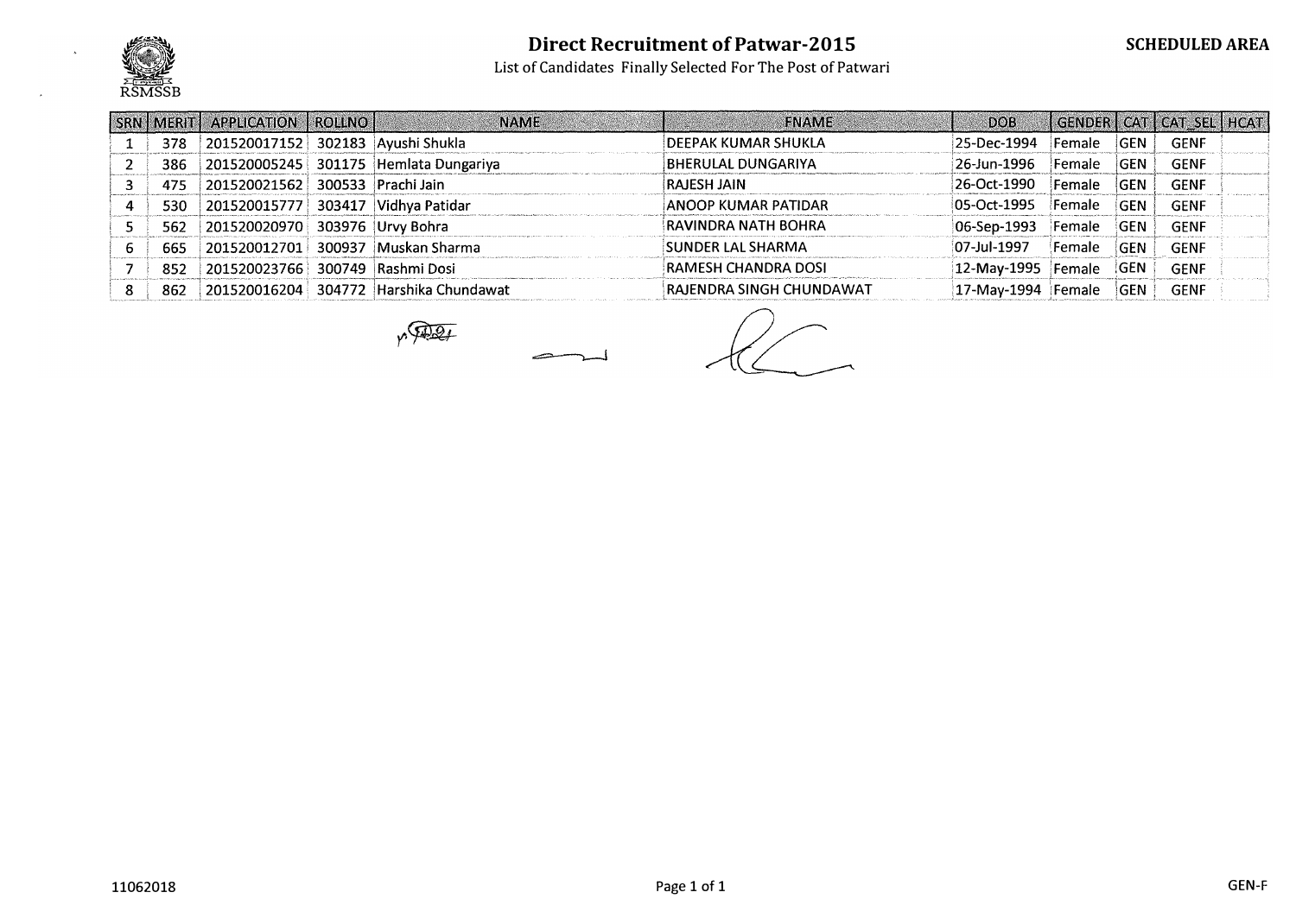

List of Candidates Finally Selected For The Post of Patwari

|    | SRN   MERIT | APPLICATION   ROLLNO |        | <b>NAME</b>                     | <b>FNAME</b>                 | <b>DOB</b>  |      |            | GENDER   CAT   CAT_SEL   HCAT |
|----|-------------|----------------------|--------|---------------------------------|------------------------------|-------------|------|------------|-------------------------------|
|    | 4           | 201520018663         |        | 305113 Indra Pal Singh Jhala    | MOHAN SINGH JHALA            | 28-Jan-1995 | Male | <b>GEN</b> | GENM                          |
|    |             | 201520032325         |        | 300382 Dileep Patel             | <b>RUPENG PATEL</b>          | 22-Oct-1991 | Male | <b>OBC</b> | <b>GENM</b>                   |
| 3. | 24          | 201520033074         |        | 303212 Omprakash Sevak          | NARAYAN LAL SEVAK            | 23-Sep-1986 | Male | <b>GEN</b> | <b>GENM</b>                   |
| 4  | 38          | 201520016754         |        | 305923 Pawan Solanki            | VALENG SOLANKI               | 17-Feb-1994 | Male | <b>OBC</b> | <b>GENM</b>                   |
| 5. | 53          | 201520005131         |        | 304051 Jiger Kumar Rawal        | <b>GOPAL KRISHNA RAWAL</b>   | 17-May-1993 | Male | <b>GEN</b> | <b>GENM</b>                   |
| 6. | 71          | 201520000964         |        | 304903 Kapil Patidar            | <b>RATAN LAL PATIDAR</b>     | 01-Jul-1997 | Male | OBC.       | <b>GENM</b>                   |
|    | 76          | 201520041647         |        | 300609 Kuldeep Khajja           | JASWANT SINGH KHAJJA         | 10-Nov-1992 | Male | OBC        | <b>GENM</b>                   |
| 8  | 87          | 201520026406         |        | 304813 Manish Bhawsar           | <b>BADRI NARAYAN</b>         | 25-Sep-1990 | Male | OBC        | GENM                          |
| 9. | 102         | 201520021364         |        | 301513 Deepank Ahari            | PRITAM AHARI                 | 17-Mar-1992 | Male | <b>ST</b>  | <b>GENM</b>                   |
| 10 | 107         | 201520047462         |        | 305248 Piyush Soni              | KAILASH CHANDRA              | 25-Sep-1992 | Male | OBC        | <b>GENM</b>                   |
| 11 | 114         | 201520030822         |        | 304350 Rajanish Kumar Labana    | MAHENDRA KUMAR LABANA        | 01-Jan-1992 | Male | OBC.       | <b>GENM</b>                   |
| 12 | 172         | 201520010667         |        | 302240 Shubham Sharma           | OM PRAKASH SHARMA            | 05-May-1996 | Male | GEN        | <b>GENM</b>                   |
| 13 | 173         | 201520026419         |        | 301790 Pradeep Patidar          | <b>RANCHHOD PATIDAR</b>      | 01-Dec-1993 | Male | <b>GEN</b> | <b>GENM</b>                   |
| 14 | 178         | 201520032184         |        | 303885 Hardik Jain              | <b>DEVILAL JAIN</b>          | 10-Mar-1993 | Male | GEN        | <b>GENM</b>                   |
| 15 | 179         | 201520003586         |        | 303082 Ishwar Patidar           | KALIYA PATIDAR               | 21-Aug-1995 | Male | OBC        | <b>GENM</b>                   |
| 16 | 180         | 201520035358         |        | 300506 Shubham Shah             | <b>SURESH CHANDRA SHAH</b>   | 04-Aug-1993 | Male | <b>GEN</b> | <b>GENM</b>                   |
| 17 | 181         | 201520009591         |        | 301868   Manoj Kumar Patidar    | AKSHAYRAJ PATIDAR            | 23-Aug-1990 | Male | OBC        | <b>GENM</b>                   |
| 18 | 184         | 201520021870         | 302639 | Digvijay Singh Chouhan          | JAGMAL SINGH CHOUHAN         | 22-Jun-1984 | Male | <b>GEN</b> | <b>GENM</b>                   |
| 19 | 186         | 201520002720         |        | 303269 Krishnapal Singh Chouhan | <b>MAHIPAL SINGH CHOUHAN</b> | 03-Jul-1997 | Male | igen       | <b>GENM</b>                   |
| 20 | 187         | 201520019296         |        | 303085 Kshitij Joshi            | <b>BRIJ KISHOR JOSHI</b>     | 21-Jan-1987 | Male | <b>GEN</b> | GENM                          |

 $\sqrt{220}$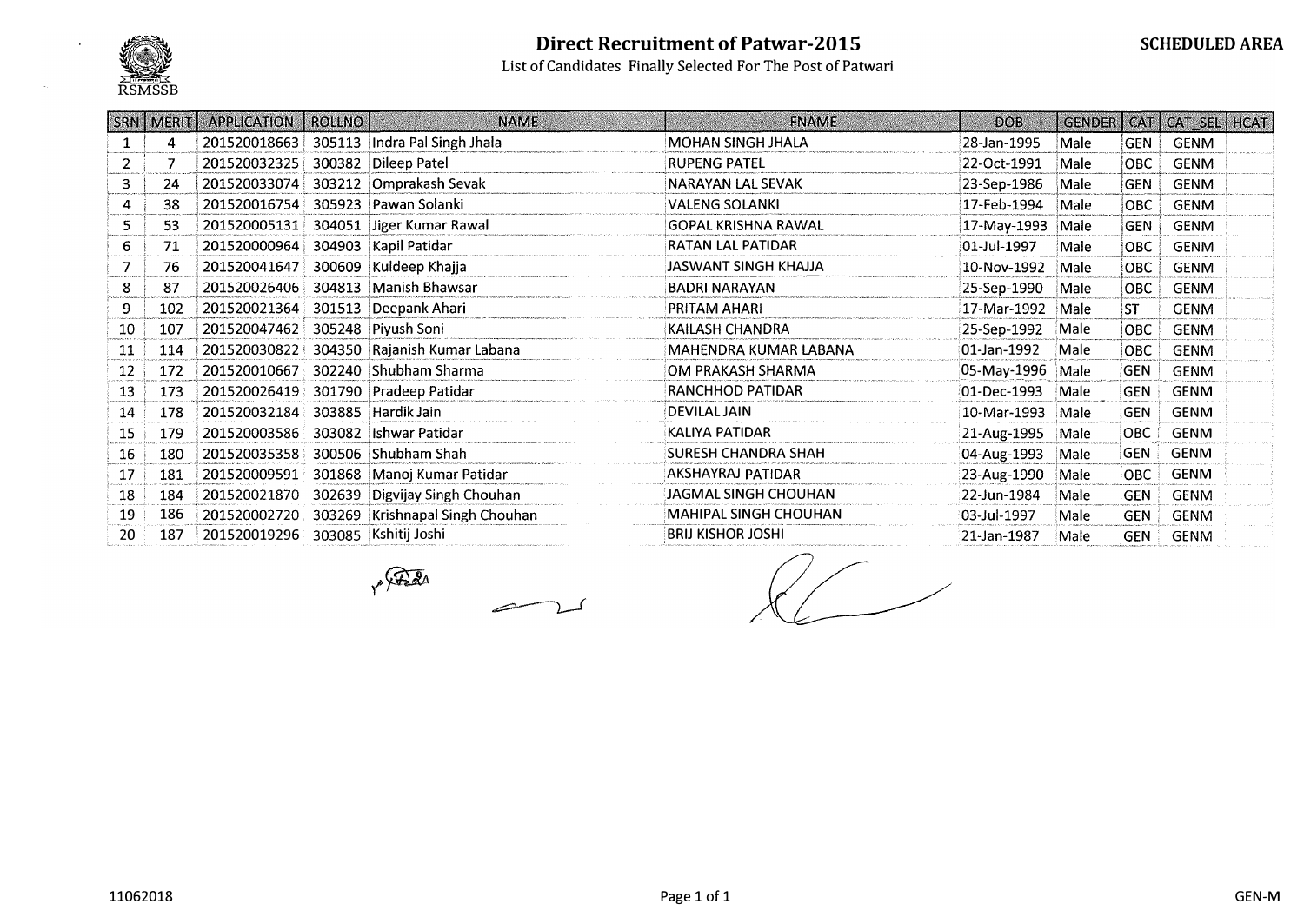

List of Candidates Finally Selected For The Post of Patwari

| <b>ISRN I MERIT I</b> | <b>APPLICATION   ROLLNO  </b>      | <b>NAME</b>                                   | <b>FNAME</b>              | <b>DOB</b>          |        |            | GENDER   CAT   CAT_SEL   HCAT |
|-----------------------|------------------------------------|-----------------------------------------------|---------------------------|---------------------|--------|------------|-------------------------------|
| 1039                  | 201520039074                       | 303069 Archna Garasia                         | NANULAL GARASIA           | 26-Dec-1993         | Female | <b>IST</b> | <b>STF</b>                    |
| 2083                  |                                    | 201520021333   300387   Ms. Lalita Meena      | PREMCHAND MEENA           | 15-Jul-1990         | Female | ist        | <b>STF</b>                    |
| 2653                  |                                    | 201520051128 301926 Vanita Kumari Dodivar     | MANA DODIYAR              | $ 06 - Dec - 1989 $ | Female | ST         | <b>STF</b>                    |
| 2872                  |                                    | 201520034748 303772 Nirmala Parmar            | <b>RATAN LAL PARMAR</b>   | 15-Sep-1992         | Female | ST         | <b>STF</b>                    |
| 3140                  |                                    | 201520030456 304669 Kamlesh Kumari            | AMRA MEENA                | 08-Jan-1988         | Female | IST        | <b>STF</b>                    |
| 3183                  | 201520036852 300167 Deepika Katara |                                               | BHAGWAN LAL KATARA        | 14-May-1987         | Female | 'ST        | <b>STF</b>                    |
|                       |                                    | 3296 201520016024 300989 Neeta Kumari Padwala | <b>JEEVAT RAM PADWALA</b> | 25-Jun-1993         | Female |            | STF                           |

 $M\overline{R}$ 

 $\overline{\phantom{a}}$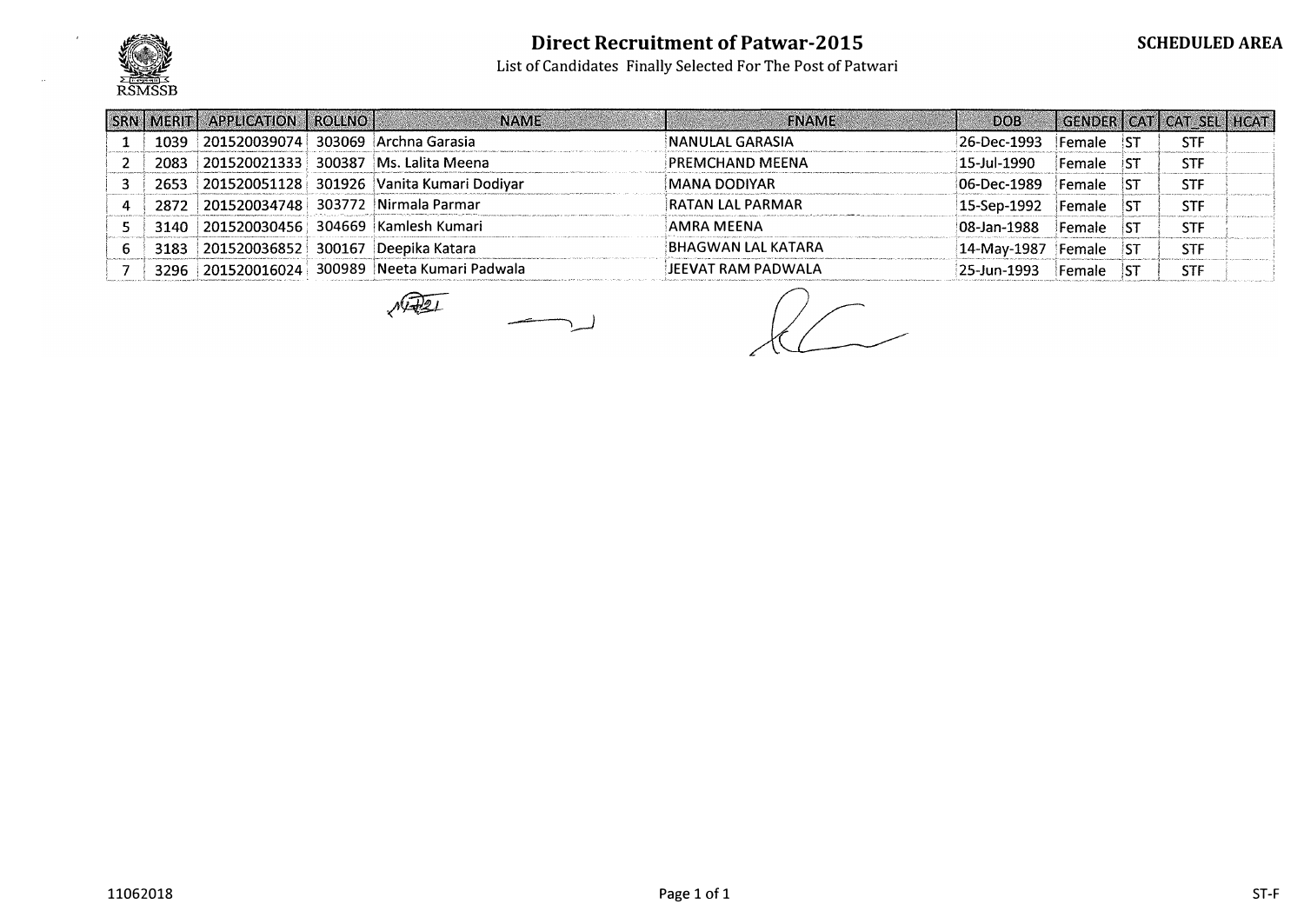

#### Direct Recruitment of Patwar-2015 List of Candidates Finally Selected For The Post of Patwari

| SRN <sub>1</sub> | <b>MERIT</b> | <b>APPLICATION</b>                 | <b>ROLLNO</b> | <b>NAME</b>                   | <b>FNAME</b>                  | <b>DOB</b>  | GENDER CAT |           | CAT_SEL   HCAT |  |
|------------------|--------------|------------------------------------|---------------|-------------------------------|-------------------------------|-------------|------------|-----------|----------------|--|
| $\mathbf{1}$     | 660          | 201520013414                       |               | 305155 Heera Lal Pargi        | <b>MANJI</b>                  | 22-Jun-1988 | Male       | <b>ST</b> | <b>STM</b>     |  |
| $\overline{2}$   | 713          | 201520011569                       |               | 304144 Om Prakash Roat        | <b>THANESHWAR ROAT</b>        | 12-Nov-1989 | Male       | <b>ST</b> | <b>STM</b>     |  |
| $\mathbf{3}$     | 827          | 201520008470                       |               | 301305 Anil Damor             | <b>GOTAM LAL DAMOR</b>        | 20-Sep-1994 | Male       | ST        | <b>STM</b>     |  |
| 4                | 965          | 201520020439                       |               | 305559 Pushpendra Katara      | <b>MOHAN LAL KATARA</b>       | 27-Oct-1992 | Male       | ST        | <b>STM</b>     |  |
| 5                | 985          | 201520011875                       |               | 304183 Dhiren Meena           | <b>BHAVANI SHANKER</b>        | 11-Mar-1991 | Male       | <b>ST</b> | <b>STM</b>     |  |
| 6                | 992          | 201520013441                       | 305157        | Kamlesh Kumar Meena           | <b>LAXMAN LAL MEENA</b>       | 07-Nov-1986 | Male       | ST        | <b>STM</b>     |  |
| 7                | 1055         | 201520042620                       |               | 300962 Ashok Kumar Meena      | RAJENDRA KUMAR MEENA          | 02-Feb-1993 | Male       | <b>ST</b> | <b>STM</b>     |  |
| 8                | 1189         | 201520025427                       |               | 302510 Vasudev Damor          | ROOP LAL DAMOR                | 08-Dec-1981 | Male       | <b>ST</b> | <b>STM</b>     |  |
| 9                | 1223         | 201520028756                       |               | 303750 Rajesh Devda           | <b>JITENDRA DEVDA</b>         | 21-Sep-1991 | Male       | <b>ST</b> | <b>STM</b>     |  |
| 10               | 1252         | 201520047028                       |               | 303934 Sanjay Ninama          | <b>MALSINGH NINAMA</b>        | 11-Sep-1996 | Male       | <b>ST</b> | <b>STM</b>     |  |
| 11               | 1334         | 201520008866                       |               | 305352 Kal Chand              | SURAJ MAL MAIDA               | 25-Aug-1993 | Male       | <b>ST</b> | <b>STM</b>     |  |
| 12               | 1336         | 201520026223                       |               | 301729 Bharat Singh Gujar     | <b>BHUR SINGH GUJAR</b>       | 01-May-1992 | Male       | <b>ST</b> | <b>STM</b>     |  |
| 13               | 1340         | 201520005766                       | 304329        | Rajadashrath Khadiya          | <b>SHANKAR LAL KHADIYA</b>    | 10-Mar-1991 | Male       | ST        | <b>STM</b>     |  |
| 14               | 1345         | 201520011669                       |               | 300845 Jayesh Kumar Katara    | PRABHU LAL KATARA             | 16-Jun-1995 | Male       | ST        | <b>STM</b>     |  |
| 15               | 1351         | 201520020202                       |               | 300458 Keshu Lal Meena        | NATHU LAL MEENA               | 07-Dec-1993 | Male       | <b>ST</b> | <b>STM</b>     |  |
| 16               | 1438         | 201520010017                       |               | 302345 Dinesh Dindor          | PRABHU DINDOR                 | 05-Jun-1994 | Male       | <b>ST</b> | <b>STM</b>     |  |
| 17               | 1441         | 201520010499                       |               | 304490 Santosh Kumar          | LAXMAN                        | 27-Nov-1993 | Male       | <b>ST</b> | <b>STM</b>     |  |
| 18               | 1463         | 201520033747                       |               | 305729 Vijay Raj Meena        | BHIM RAJ MEENA                | 16-Oct-1992 | Male       | ST        | <b>STM</b>     |  |
| 19               | 1494         | 201520020877                       |               | 303374 Sanjay Nanoma          | RAMESH CHANDRA NANOMA         | 07-Mar-1996 | Male       | <b>ST</b> | <b>STM</b>     |  |
| 20               | 1498         | 201520043518                       |               | 301537 Lalit Goda             | <b>BHURA GODA</b>             | 01-Jul-1992 | Male       | <b>ST</b> | <b>STM</b>     |  |
| 21               | 1533         | 201520017478                       |               | 305511 Elik Vasuniya          | KANJI VASUNIYA                | 15-Feb-1993 | Male       | <b>ST</b> | <b>STM</b>     |  |
| 22               | 1536         | 201520018330                       |               | 303834 Arvind Kumar Aamaliya  | <b>BALWANT SINGH AAMALIYA</b> | 05-Mar-1987 | Male       | <b>ST</b> | <b>STM</b>     |  |
| 23               | 1563         | 201520025911                       |               | 300195 Hurji Devda            | <b>MOGJEE</b>                 | 03-Apr-1997 | Male       | <b>ST</b> | <b>STM</b>     |  |
| 24               | 1571         | 201520002845                       | 305387        | Prithviraj Meena              | <b>BHURA MEENA</b>            | 12-Mar-1991 | Male       | <b>ST</b> | <b>STM</b>     |  |
| 25               | 1586         | 201520052153                       |               | 305641 Chandra Shekhar Bariya | JAYMAL SINGH BARIYA           | 08-Feb-1993 | Male       | <b>ST</b> | <b>STM</b>     |  |
| 26               | 1604         | 201520035559                       |               | 305452 Lokesh Kumar Meena     | DINESH KUMAR MEENA            | 15-May-1994 | Male       | 'ST       | <b>STM</b>     |  |
| 27               | 1615         | 201520006512                       |               | 305024 Mahendra Kumar Phaleja | MANI LAL PHALEJA              | 28-May-1993 | Male       | :ST       | <b>STM</b>     |  |
| 28               | 1619         | 201520045464                       | 303319        | Manoj Kumar Kharadi           | JAYANTI LAL KHARADI           | 11-Jan-1995 | Male       | 'ST       | <b>STM</b>     |  |
| 29               | 1620         | 201520023255                       | 305909        | Prakash Chandra Damor         | <b>JIVA DAMOR</b>             | 05-Aug-1985 | Male       | <b>ST</b> | <b>STM</b>     |  |
| 30               | 1636         | 201520003310                       |               | 303114 Gokul Chandra Meena    | <b>MANA JI MEENA</b>          | 15-Oct-1994 | Male       | <b>ST</b> | <b>STM</b>     |  |
| 31               | 1640         | 201520021730                       | 305038        | Meetha Lal Meena              | VAJIYA MEENA                  | 30-Jun-1991 | Male       | 'ST       | <b>STM</b>     |  |
| 32               | 1641         | 201520004887                       |               | 302584 Rakesh Kumar Pandor    | <b>GUMAN LAL PANDOR</b>       | 09-Nov-1994 | Male       | <b>ST</b> | <b>STM</b>     |  |
| 33               | 1645         | 201520000222                       | 303982        | Pradeep Kumar Hota            | AMRIT LAL HOTA                | 02-Dec-1992 | Male       | <b>ST</b> | <b>STM</b>     |  |
| 34               | 1648         | 201520040870 305312 Kanti Lal Roat |               |                               | <b>RUPSI ROAT</b>             | 03-Feb-1993 | Male       | <b>ST</b> | <b>STM</b>     |  |

grader

Page 1 of 1